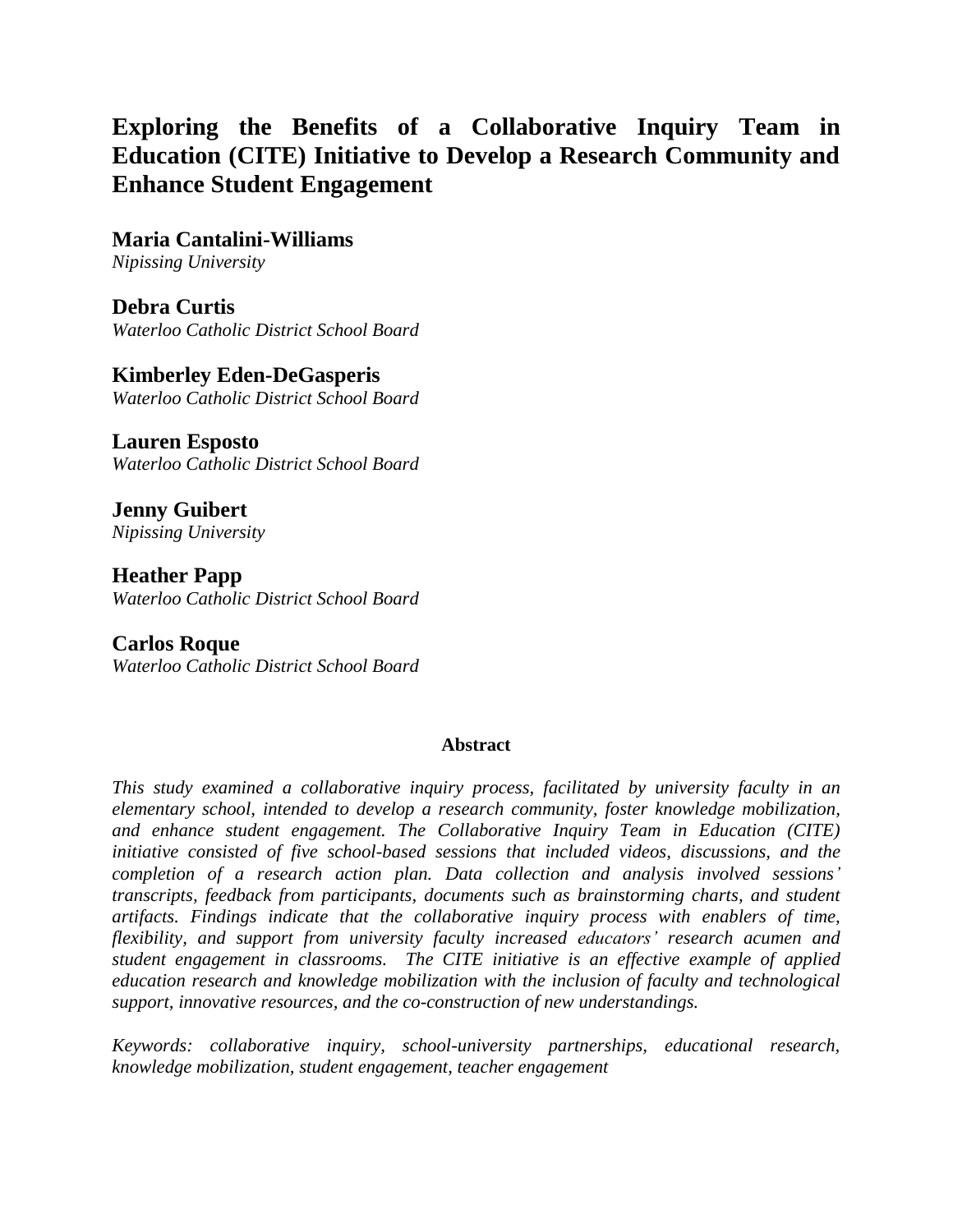Maria Cantalini-Williams is a professor and former board consultant. Interests include experiential learning, early childhood education, and applied research. mariac@nipissingu.ca

Debra Curtis is an elementary school principal. Interests include goal-setting for student achievement, staff development and, collaborative learning teams. debra.curtis@wcdsb.ca

Kimberley Eden-DeGasperis is a literacy/numeracy teacher. Interests include effective teaching strategies and building of content knowledge across the curriculum. kimberley.degasperis@wcdsb.ca

Lauren Esposto is an elementary school teacher. Interests include Christian Meditation and effective teaching practices for student learning. lauren.esposto@wcdsb.ca

Jenny Guibert is an early learning instructor. Interests include pedagogical practices, teacher development, and environmental education. jennyg@nipissingu.ca

Heather Papp is an intermediate division teacher. Interests include support of mental health, equity and inclusion issues, and differentiated instruction for student learning. heather.papp@wcdsb.ca

Carlos Roque is an elementary school teacher. Interests include technology, equity, collaborative learning, and reflective practice. carlos.roque@wcdsb.ca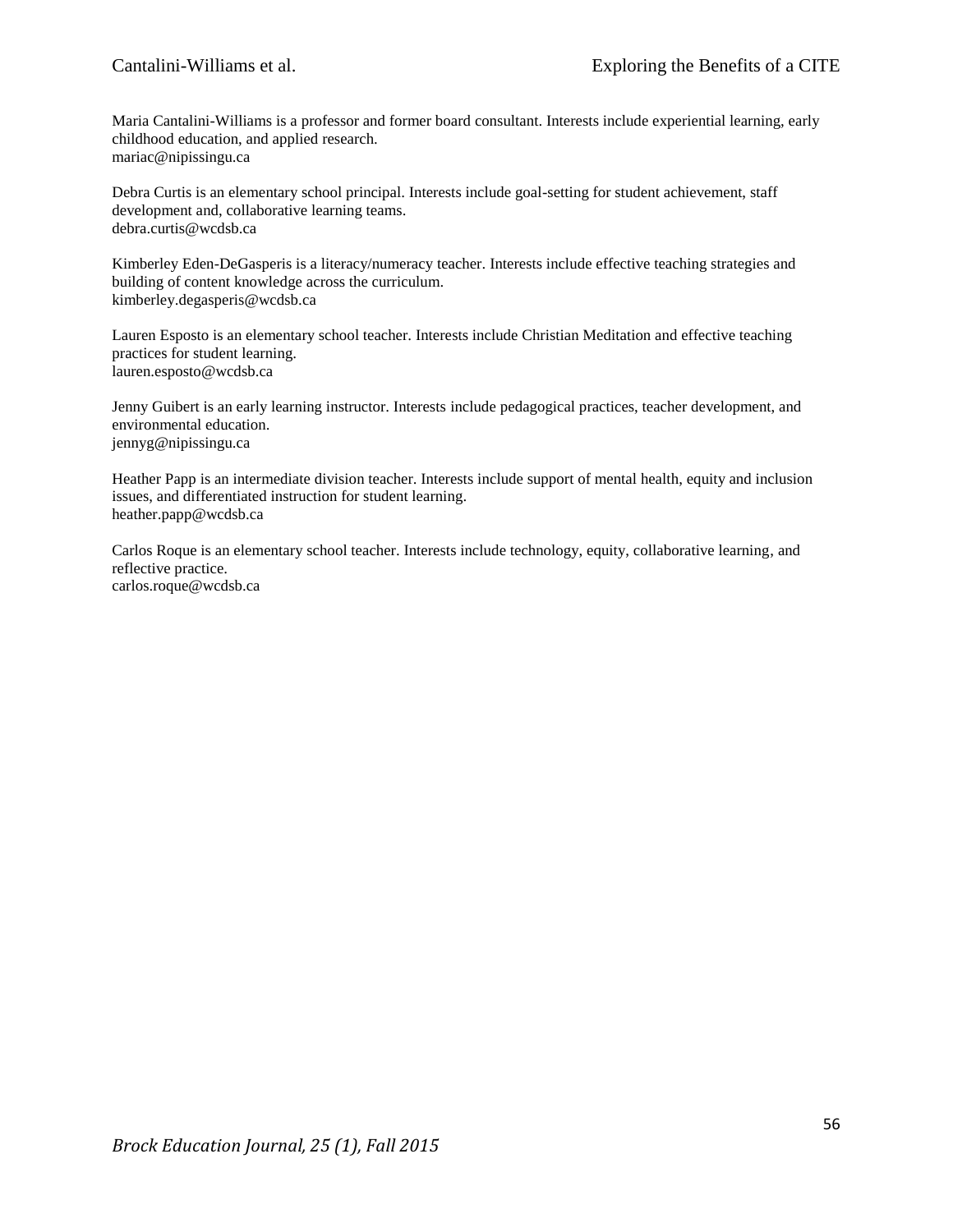#### **Introduction**

The Ministry of Education (MOE) in Ontario has undertaken some initiatives to support the development of a community of educational researchers among stakeholder groups who work with students in teaching and learning organizations. For more than a decade, the MOE has recognized the importance of research for educators and has instituted a *Research and Evaluation Strategy,* fostering collaboration between partners in education. The annual *Ontario Education Research Symposium* (OERS), held since 2005, and the *Knowledge Network for Applied Education Research* (KNAER) grants which began in 2009 are evidence of the government's commitment to educational research and knowledge mobilization (KMb). In the MOE London region, the *School Board-University Research Exchange* (SURE) Network was formed as a partnership among school board personnel and university faculty. SURE members have been actively engaged in a range of initiatives to encourage KMb and collaborative educational research among school board and university partners. These initiatives include joint conferences, publications, and the development of media productions such as the SURE Network's (2014) *Research to Practice* video series sponsored by a *Social Sciences and Humanities Research Council* (SSHRC) Connection grant. The Ontario Ministry of Education (OME) has also provided the *Capacity Building Series* and the *Ontario Education Research Panel* (OERP) publications describing the collaborative inquiry process (OME, 2016). These documents, developed over many years, reiterate the need for building mutual interest, respect, and trust among educators and researchers, as well as the commitment to a flexible research design in education-related collaborative inquiry initiatives.

This paper describes a study examining an initiative implemented to actively engage educators of a school in the Waterloo Catholic District School Board (WCDSB) in professional development, research, and KMb activities through the formation of a Collaborative Inquiry Team in Education (CITE). The CITE initiative was led by two university faculty members who had previously worked for the WCDSB and one had served as a co-chair of the School Board-University Exchange (SURE) steering committee for two years. CITE was comprised of a series of collaborative inquiry sessions to promote education research and to address challenges outlined in the school's improvement plan. The CITE initiative utilized a variety of resources including the video series developed by SURE (see http://www.surenetwork.ca/). These videos were produced by SURE as knowledge mobilization tools, and in this study, were hypothesized to foster research acumen among the CITE school participants and to stimulate the collaborative inquiry process. The CITE participants became interested in reflecting on their practices and pedagogies to promote such areas of student engagement as resilience, persistence, independence, and self-efficacy. By examining their school's third and sixth grade provincial assessment data, the CITE school participants determined that increasing student engagement was a "challenge of practice," requiring increased attention and purposeful strategies. The overall collaborative inquiry focus became improving student engagement through effective instructional strategies.

The design of the collaborative inquiry was tailored and developed to address the emerging inquiry questions of participating teachers and the learning needs identified through their school's improvement plan. KMb was fostered through the partnership with the university faculty and the utilization of the SURE video resources. The initiative was based on the *applied education research community* theoretical framework (Martinovic, Wiebe, Ratković, Willard-Holt, Spencer, & Cantalini-Williams, 2012). The teacher as researcher concept, with faculty of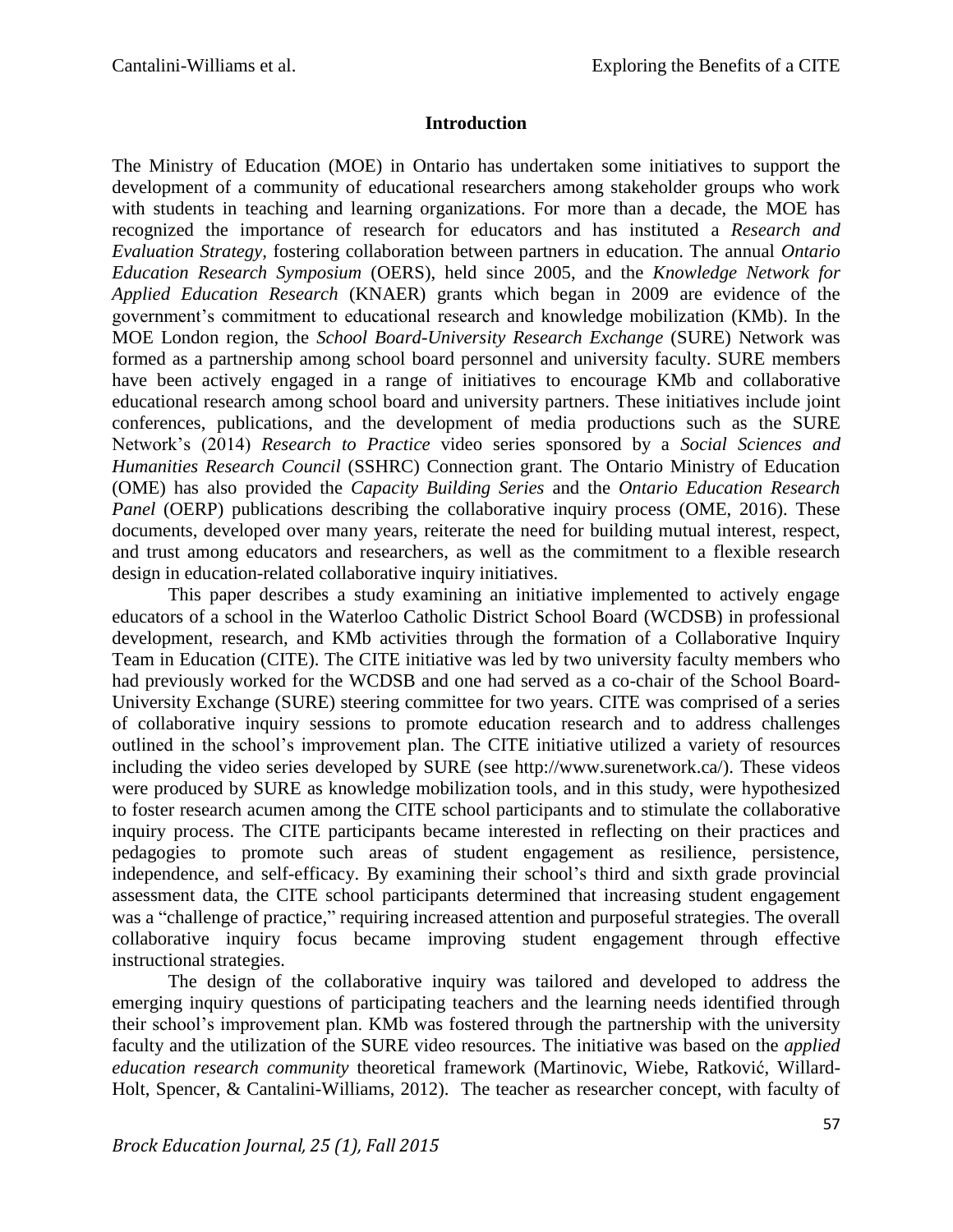education support, was explored and actualized through this framework. The initial goal was to involve teachers in a professional development and research-based endeavour with the authentic purpose of facilitating KMb and enhancing student engagement and learning.

## **Literature Review**

Teachers as researchers have a unique opportunity to bridge the gap between theory and practice in ways that benefit teacher knowledge, contribute to life-long learning, and empower teachers to question and improve current educational practices (Kyei-Blankson, 2014). Collaborative inquiry models allow teachers to become a part of a community of researchers, addressing educational issues and building on the individually-based action research model (Hannay, Wideman, & Seller, 2010). Teachers have been found to be ideal researchers as they are insightful and knowledgeable in regards to current teaching practices and student needs (Blakemore, 2012). Such research with teacher involvement is suggested to be a valid and valuable method for gaining a deeper understanding of educational issues in today's classrooms (Hine & Lavery, 2014).

Collaborative inquiry includes teachers as crucial members of an information culture in education (Williams & Coles, 2007). Initiatives to support collaborative inquiry teams within the educational setting help establish knowledge and create schools that lead to improvements in current teaching practices (McIntyre, 2005). Partnerships have proven to be especially successful when universities, schools, and teachers work in collaboration to conduct meaningful research about current educational issues (Gore & Gitlin, 2004; Kyei-Blankson, 2014). In addition to collaboration, such elements as communication, commitment, and continuity of the research team are also important to the success of such research programs (Ponte, Beijard, & Ax, 2004). Kuntz, Presnall, Priola, Tilford, and Ward (2013) found that classroom research fosters a sense of agency and ability within teacher researchers. Teacher researchers are often empowered by their new dual-role (Kane & Chimwayange, 2014) and able to decrease the divide between knowledge construction and knowledge mobilization.

Collaborative inquiry teams are a successful method of gaining and mobilising important information about educational issues (Blakemore, 2012; Gabriel, Doiron, Baldacchino, McKenna, & O'Keefe, 2012). Gabriel et al. (2012) conducted a qualitative research study and examined several educational issues including mixed-age groupings, initiative approach learning, and integration of literacy in other curriculum areas. Their findings indicated that engaging and supporting teachers as researchers were effective means of improving educational practices. Additionally, the authors found that the teachers were interested in continuing their research as the research project provided a rich learning opportunity that would not have been otherwise available to them. These findings indicate the value of collaborative inquiry and a research culture that supports teachers as researchers in addressing important issues in their field.

In a seminal work on KMb, Cooper (2011) found that KMb is an effective strategy for the exchange of knowledge between academic research and professional practice. Recently, Cooper (2014) examined KMb efforts and noted that only a small percentage of researchers used online strategies for dissemination and discussion of their information. This utilization of technology for KMb, or more specifically for collaborative research and inquiry, is a new phenomenon that merits further study and has been included in the CITE initiative. Collaborative inquiry models where teachers experience the dual role of teacher and researcher within a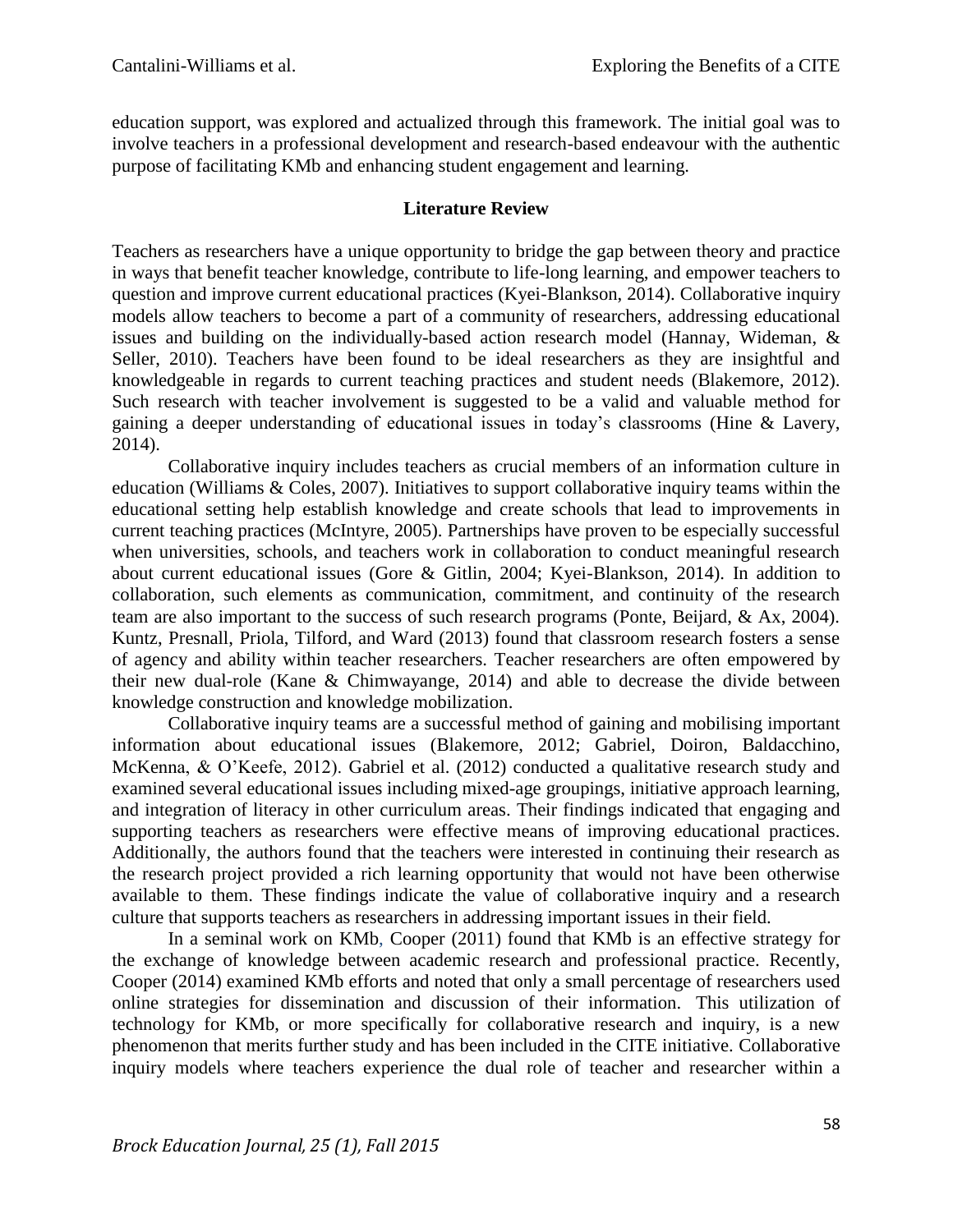collegial culture of inquiry may help bridge the gap between theory and practice in meaningful and authentic ways.

The theoretical framework for the exploration of the CITE initiative is based on the findings of a large-scale study exploring teachers' perceptions of education research (Martinovic et al., 2012). In this Ontario-based study, education research was viewed as demonstrating evidence of success when collaboration is utilized and teachers feel empowered to engage in first-hand research (Martinovic et al., 2012). The study participants (i.e., teachers across various school boards and elementary/secondary panels) identified benefits, enablers, and challenges for those educators who are involved or interested in research.

Based on the applied education research community framework (Martinovic et al., 2012), the elements and enablers described as necessary for effective collaborative research initiatives were integrated into the CITE initiative. The CITE initiative is an example of the *Applied Education Research Community* (Martinovic et al., 2012) because it is collaborative inquiry characterized by ethical review, research questions and methods, data collection and analysis, dissemination of findings, and potential improvement of teaching and learning. Various challenges as outlined in the described framework were also identified and addressed in the processes of CITE. Additionally, the concept of KMb described by Cooper (2011) provided a lens for understanding the co-creation and exchange of understandings across academic and practitioner communities.

To engage teachers in research processes and KMb, especially through a collaborative inquiry team approach, university faculty are hypothesized to be instrumental in this process (Martinovic et al., 2012). In Ontario, there is a call for academics and practitioners to work together by sharing ideas and addressing common educational issues, yet there is little research on the role of university faculty in guiding collaborative inquiry teams. The CITE initiative was created to address this research area through faculty facilitation of a school-based inquiry. The use of KMb strategies, collegial and technological support, and a structured format for knowledge exchange were expected to increase positive perceptions of the collaborative inquiry process and to foster teacher and student engagement.

## **Methodology**

The methodology of this research project is similar to that of the collaborative self-study conducted by Grierson, et al. (2012). Grierson et al. (2012) collected data from a range of sources such as participant questionnaires, transcripts of group discussions, and related artifacts. The authors found that participating faculty who documented their discussions and perceptions in relation to teacher education over a series of sessions, not only learned about their respective roles and tensions as teacher educators, but also formed a professional learning research community. Kitchen, Ciuffetelli Parker, and Gallagher (2008) also documented the benefits of collaborative self-study as a form of faculty development, highlighting how it promoted engagement in authentic conversations. Latta and Buck (2007) found that there are potential risks and opportunities in a collaborative self-study, yet it is a valuable vehicle for professional development. Reflection was a major component of the CITE initiative, as Leigh (2016) reported, that reflexivity implies individuals take time to reflect on and analyse their actions and awareness of themselves, and then use those insights to improve their practice.

The present study is a form of collaborative self-study designed to address the following research questions: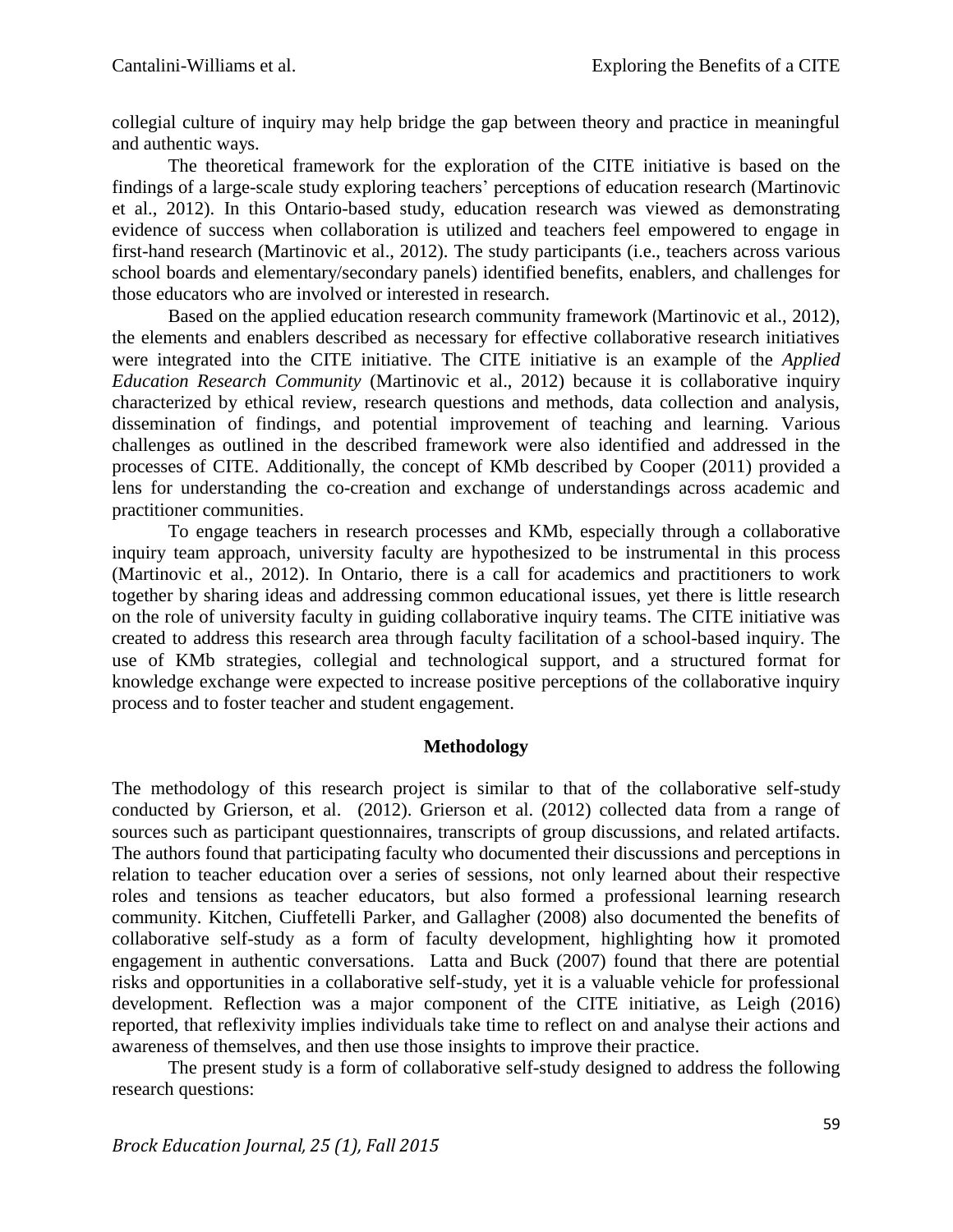- 1. How does the collaborative inquiry process facilitate participants' awareness of and interest in the research process?
- 2. How does the collaborative inquiry process create a community of educational researchers?
- 3. How does the collaborative inquiry process contribute to increased competencies and changes in pedagogical practices?
- 4. How did the CITE initiative enhance student learning and skills?
- 5. What are the enablers and challenges to developing collaborative inquiry teams in education?

This study included the implementation of a series of five collaborative inquiry sessions over a 5-month period with a total of eleven participants including the two university faculty facilitators. The data was collected by a university student research assistant throughout the series of collaborative inquiry sessions. The sessions included such agenda items as viewing videos, engaging in team activities, discussing instructional practices, and reflecting on evidence of student learning.

# **Context and Participants**

The setting is a school within the Waterloo Catholic District School Board. It is a mid-sized school with a diverse socioeconomic population and below average scores from *Education Quality and Accountability Office* (EQAO) assessments. There were nine school board educators who volunteered as members of the collaborative inquiry group and they all agreed to participate in the present study. Six of the participants were classroom teachers and represented a crosssection of grade levels, ranging from Grades 1 to 7. Other participants included the Board Student Work Study (SWS) teacher who assisted in setting up the CITE initiative, the Literacy/Numeracy resource teacher and the school principal who all attended each session as active participants. The two faculty facilitators of the CITE initiative planned the sessions and led the discussions. They participated fully in the collaborative inquiry, but their comments are not included in the data and findings which include only the perceptions of nine school and board personnel.

The classroom teachers received release time from a board budget to participate in the CITE initiative. Some of the teachers had previously worked with the SWS teacher, who invited them to participate in the CITE initiative; others responded to an email invitation sent to all teachers by the principal. The collaborative inquiry team participated willingly in this professional development and research project to increase their understandings of educational research and to enhance student learning. The Nipissing University Research Ethics Board and WCDSB provided research ethics clearance for the study.

## **Data Sources**

A qualitative approach to data collection and analysis was used. The three main sources of data were transcripts of discussions, school board participants' feedback forms, and artifacts created during session activities. A discussion portion of each session was audiotaped to gather participants' perceptions of the benefits and challenges encountered in the research process and to identify new learnings related to pedagogy and practice. These discussions usually took place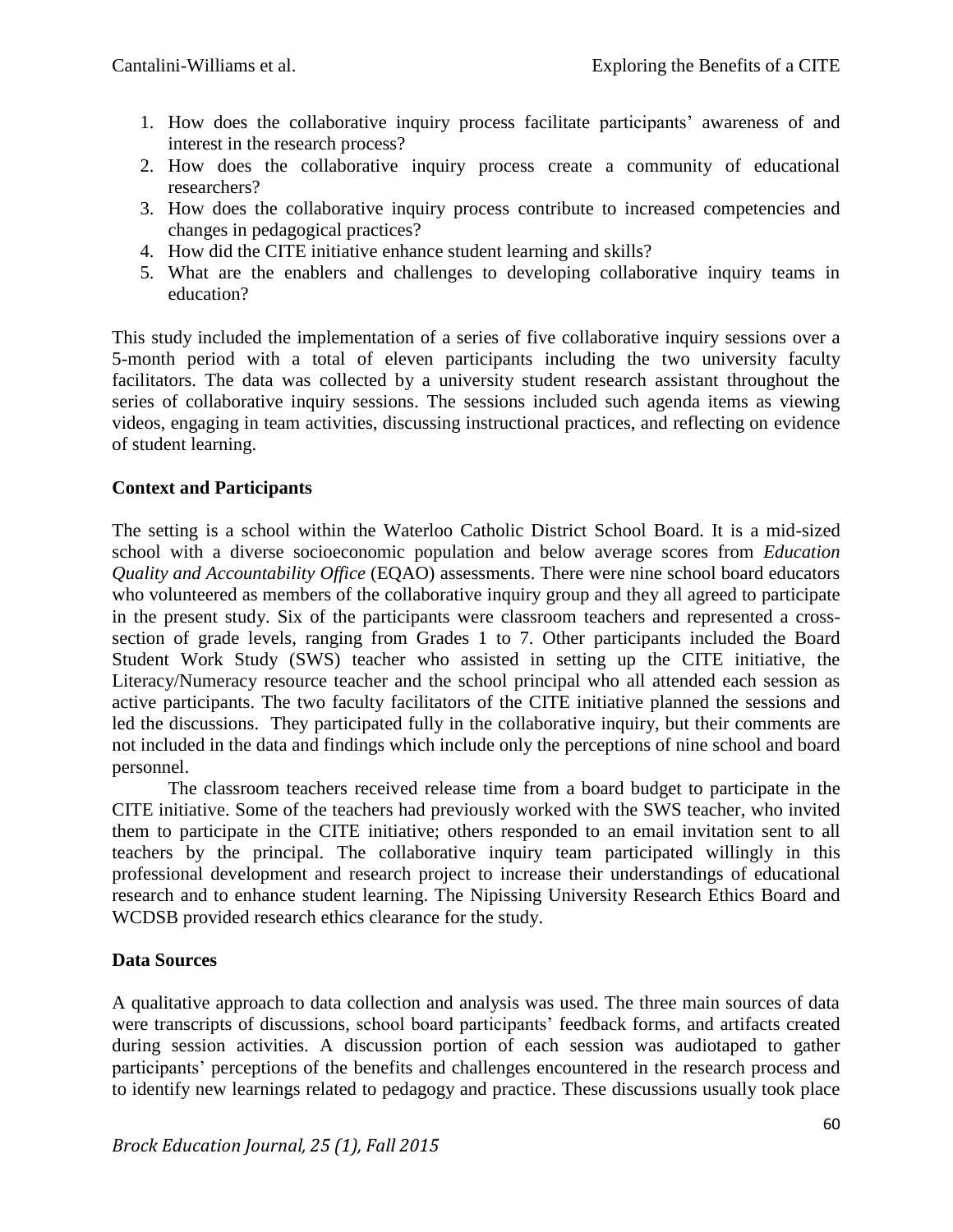after watching SURE videos, developing goals/theories of action, and reviewing pedagogical documentation. Feedback forms were completed anonymously by each participant at the end of each session to allow for reflection and to document examples of learning, and submitted to a research assistant. Various documents such as discussion charts and action plans were created at every session. These artifacts were collected to provide evidence of participant learning.

# **Data Collection**

At each CITE meeting, all nine school board participants and two University faculty members were present. The meetings were held for approximately three hours in a school seminar room, with Internet access and group table arrangements. The five sessions included purposeful scaffolding of learning and exploration. Each session began with a review of the agenda and ended with the completion of feedback forms by the participants.

The first session was of an introductory nature to familiarize participants with the goals of the CITE initiative and to identify teachers' initial perceptions towards research. The discussion following the viewing of a SURE video (*Thinking Like a Researcher*) allowed some unpacking of concepts and terms related to teacher research. This video also was intended to teach participants about SURE's KMb efforts. Various documents developed by the Ministry of Education such as the *Capacity Building* and *Research into Practice* series were shared with participants and provided a basis for a common understanding. The school principal, as requested by the facilitators, described the main challenge of practice as outlined by the School Improvement Team after a review of the 2014 school provincial assessment data. The CITE participants determined that student persistence in task completion was central to improving student engagement and learning across grades and would become a focus of the collaborative inquiry sessions.

In Session 2, a review of the first session activities served as a reminder of CITE goals and the SURE video on *Collaborative Inquiry Models* provided many examples of collaborative research conducted in local school boards. In this session, participants became familiar with a template termed a *Research Action Plan* as introduced by a corresponding video describing the cycle of inquiry. Participants were asked to begin to determine their area of focus within the overall CITE school-wide inquiry question: How can we foster an environment that is conducive to productive engagement for learning?

In Session 3, the participants worked in small groups or pairs to complete their Research Action Plan with an outline of their goals, strategies, resources, data sources, and potential evidence of learning. Teachers refined their classroom focus areas into educational goals such as improving student perseverance to work through challenging problems and demonstrating increased levels of accountability and independence in the learning process. The resource teachers and the principal assisted the classroom teachers to brainstorm possible strategies to address these goals. Teachers became more familiar with the term pedagogical documentation and use of data by viewing a related MOE video on pedagogical documentation and the SURE Video: *Research to Practice: Forms and Possibilities*. Between Sessions 3 and 4, the classroom teachers implemented instructional strategies related to their area of inquiry such as the use of checklists, rubrics, and focused activities.

In Session 4, the participants began to explore the potential of using a school-based learning management system operated by the Desire 2 Learn (D2L) company, and utilised by WCDSB, to post the CITE materials online and to encourage discussion among participants. One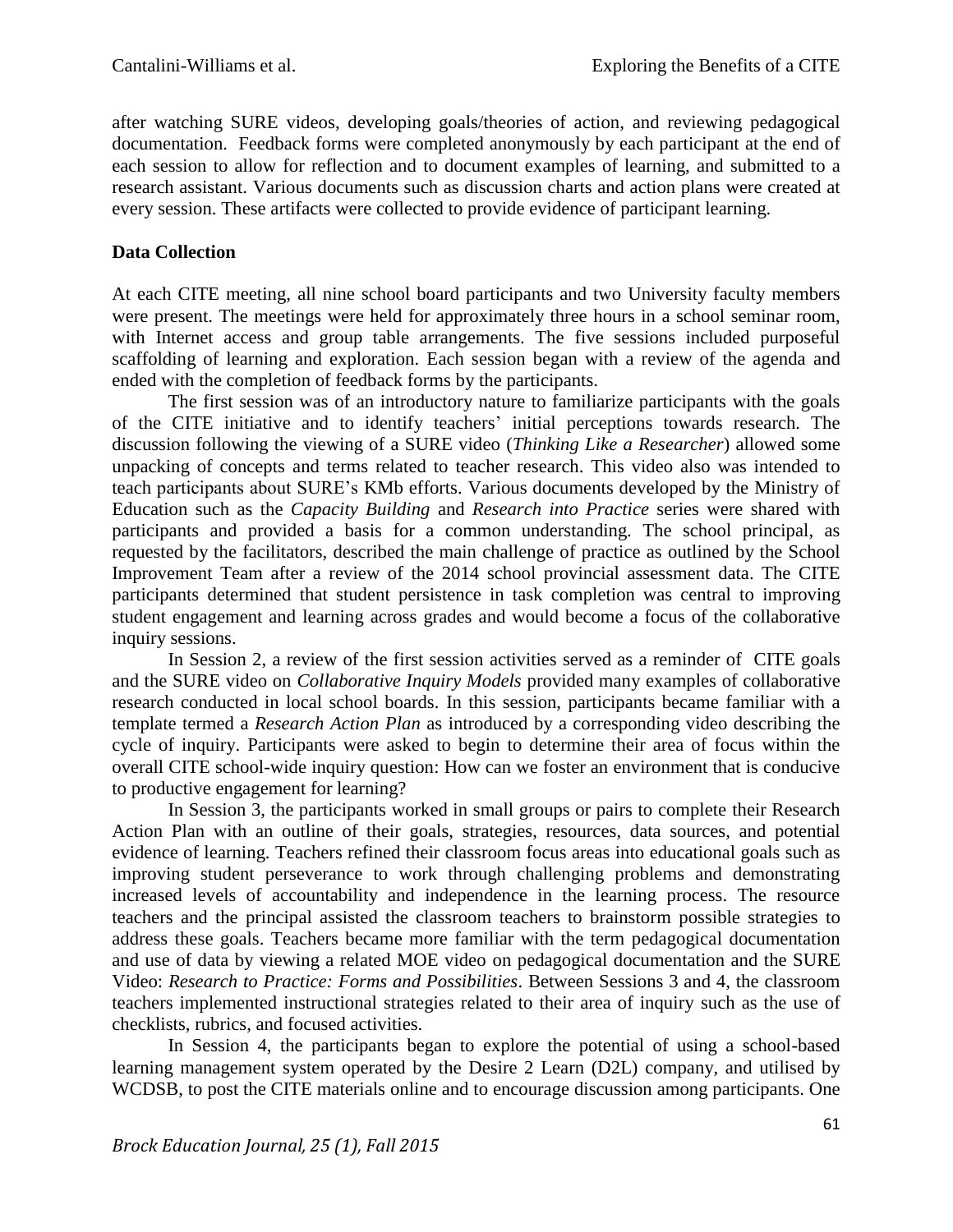teacher was particularly helpful and invited all participants to this site. At this session, OME documents *What Works? Research into Practice* related to resilience, poverty, and KMb were distributed for discussion. The fourth session was also used to review the project progress and to prepare for a workshop that this group had collectively agreed to facilitate at a SURE conference in London, Ontario on April 30, 2015. Some time was spent on determining content and roles for that workshop facilitation.

The fifth and final session included a sharing of CITE participants' learnings and the classroom teachers showed their pedagogical documentation, such as student work samples, as evidence of students' progress and persistence in learning activities. Participants expressed their perceptions of using D2L for the initiative and discussed expanding this process to include other teachers in their school, and possibly extending the initiative to a nearby partner school.

# **Data Analysis**

The session transcripts, feedback forms, and session artifacts were analyzed using inductive thematic analysis techniques (Charmaz, 2006; Guest, Namey, & Mitchell, 2013). This approach involved simultaneous data collection and analysis, coding, constant comparison of codes, identification of emergent themes, memo-writing about category and theme development, and iterative analysis (Charmaz, 2006). Strategies for analysis from Miles and Huberman (1994) were also used in the analysis stage including display of findings, and drawing and verifying conclusions.

The two university researchers and a research assistant examined the transcripts, the feedback forms, and the documents to categorize the information gained from the participants and their discussions. Emergent themes were developed into a model with interrelating categories to inform a theory that further explores the process of collaborative inquiry and supports the proposed framework of applied educational research (Creswell, 2009). The intent of the data analysis was to identify the participants' perceptions of collaborative inquiry in education. To ensure the robustness and rigour of the analysis process, the research team included two university researchers and a research assistant who collected and co-analyzed data, used data triangulation, and offered participants the opportunity to member check session transcripts and main themes.

## **Findings**

To determine the findings of the present study, the data collected was analyzed according to the five research questions. The participant feedback, available in both oral and written form, was analyzed, along with an analysis of documents such as participants' Research Action Plans and artifacts of student work.

# **1. How does the collaborative inquiry process facilitate participants' awareness and interest in the research process?**

The participants felt strongly that the CITE process was extremely beneficial to increase their awareness of the MOE position on educational research and collaborative inquiry. Most participants were not aware of Ministry direction, yet had a moderate comfort level with research protocols and processes before the CITE initiative. None of the participants, except one, were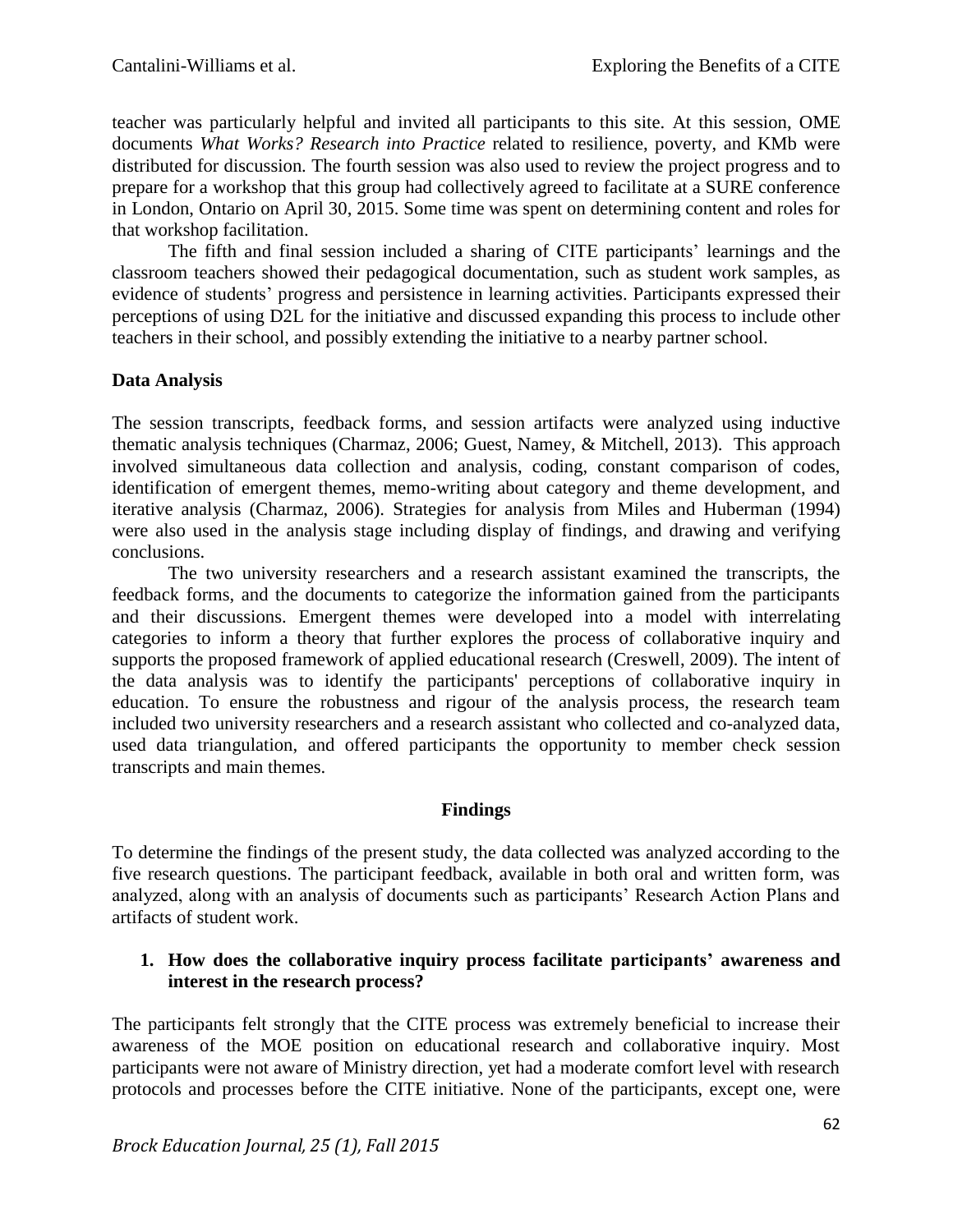aware of the SURE network, the related website, events, and resources. When asked how confident they were with determining a research topic and collecting evidence, most participants reported that they were moderately comfortable with these steps in the research process. Fewer participants had familiarity with developing research questions and writing a summary report or an article on the findings. Participants were open minded about the CITE initiative and embraced it even though the purpose of the initiative was initially unclear to them. One participant said in the first session: "I found today very useful and am looking forward to embarking on this research initiative," and another reported: "My mind was thinking in a way that engages me." .After involvement in several sessions, one participant reinforced the value of the collaborative inquiry process as a means for reflection and action research stating the following: "It was very helpful to go through each step in the research process and apply it to our area of focus." Another participant noted that the SURE video resources were helpful*:* "The SURE videos provided real examples of collaborative research. They showed us that research can be easily conducted within a classroom setting."

The classroom teachers appreciated the collegial atmosphere for learning and the opportunity to work together with a common research focus. One teacher noted: "I enjoyed seeing it in action with other colleagues." The teachers learned about the research process as they experienced it as researchers and participants. One teacher said quite emphatically: "I need to have a connection to the research. It needs to be related to my teaching; otherwise, I am not interested." Many commented on the continuous need to revise and reflect on their thinking throughout the research process. A participant in the study said: "I appreciate the ability to gather results/change techniques and tweak strategies," and another noted: *"*We are recognizing that we need to take the time to really dissect the question and focus before we take action*."* 

The data from the feedback forms and discussions indicated that participants embraced the research experience fully through the collaborative inquiry process. They used terminology related to research such as "research questions," "gather results", and "focus strategies." The participants were very excited to learn that other teachers had also been involved in collaborative inquiry processes with university facilitators as had been demonstrated in the SURE videos. They were especially looking forward to the opportunity to share their research at the SURE conference. Some participants were also very interested in co-authoring the present article.

Attending the SURE conference was an opportunity to reflect on new understandings and develop an interactive workshop. Six teachers were able to mobilise knowledge created through CITE by presenting their preliminary findings to educators and peers from across the province. In the summary session after the SURE conference, the presenters reported that people in the session appreciated the validity of the front-line teacher perspective*.* One teacher stated that "participants in our session became most interested when we talked about our data and when we mentioned the use of D2L as a research site." Teachers' involvement in both the CITE sessions and in the presentation at the SURE conference increased teachers' awareness and interest in research and KMb processes.

## **2. How does the collaborative inquiry process create a community of educational researchers?**

The CITE initiative provided teachers with an opportunity to work together in a researchfocussed environment, with faculty facilitators and administrative support while remaining on their school site. This was a new experience for many participants allowing them to increase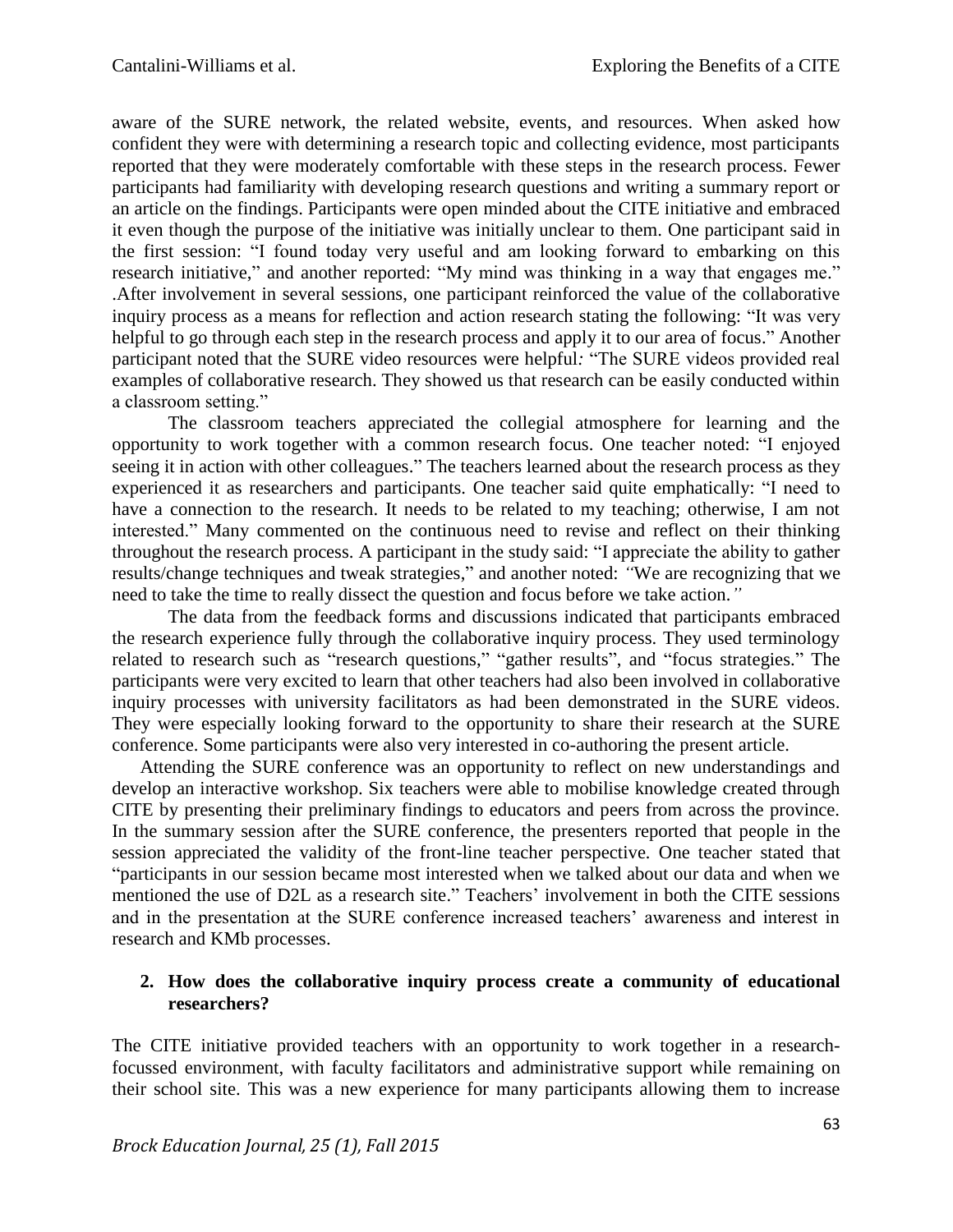awareness of their colleagues' interests and educational issues. The participants clearly articulated the new realization that others had the same challenges and questions as they had in their classrooms. One teacher noted:

I really like the time we were able to show what our concerns were as [we] were trying to gather questions for potential research. Hearing that other teachers are experiencing the same things I am feeling assures me I am on the right track.

Another teacher commented: "Sometimes my mind wonders at 100mph while I am here. But I love how I am thinking about my practice." The participants were particularly appreciative of the time and space that allowed them to discuss, share, and reflect on ideas as indicated by one participant: "It's always useful working with colleagues as it allows us to share ideas about students we are familiar with, and possibly will work with in future years." The collaboration and support, evident in the group, provided a safe setting for generating potential solutions to school-wide issues: "Being able to discuss strategies and next steps for our students in a collaborative setting is helpful." Participants were thankful for having the educational and human resources, such as faculty, the SWS teacher, and the principal at the meetings and they wanted more such opportunities: "Would love to meet more people who are stakeholders in their learning."

The participants in this study expressed positive feedback about the opportunity to meet in a collegial setting with university faculty and board support staff to discuss common concerns and challenges. One participant stated: "Love the partnership and the professionalism." while another participant explained: "Working with peers (teachers, principal, board staff, and university faculty) has been an insightful experience. The outcome of being involved and learning from others has been beneficial to my teaching practice." Participants appreciated the professionalism and intellectual focus of the experience. Some participants liked getting to know their colleagues and also being supported in acknowledging that some strategies may not yet have worked: "Collaboration allowed us to discuss 'what worked' and the power of 'not yet' in order to improve our strategies."

## **3. How does the collaborative inquiry process contribute to increased competencies and changes in pedagogical practices?**

The participants were grateful for learning new teaching skills and strategies. They were affirmed in their practice and had the chance to hear about new approaches from peers and fellow participants. One participant noted: "The discussion and sharing ideas were the most valuable piece for me. I feel more confident in my abilities to achieve the goals I have set for my students." For some participants, this was the first time that they had reflected on how their classroom teaching might affect outcomes of the provincial assessments of Grades 3 and 6. One teacher stated: "I've thought more about my practice than I ever had before. How do I improve scores?" Statements such as the following attest to the perceived value of involvement in the collaborative inquiry process: "The research initiative has allowed me to self-reflect on my own teaching practices and how to improve student learning," and "I am able to take time to critically reflect on my student learning and WHY they learn." Participants were grateful to have the time and impetus to focus on their professional learning and specific goals to improve student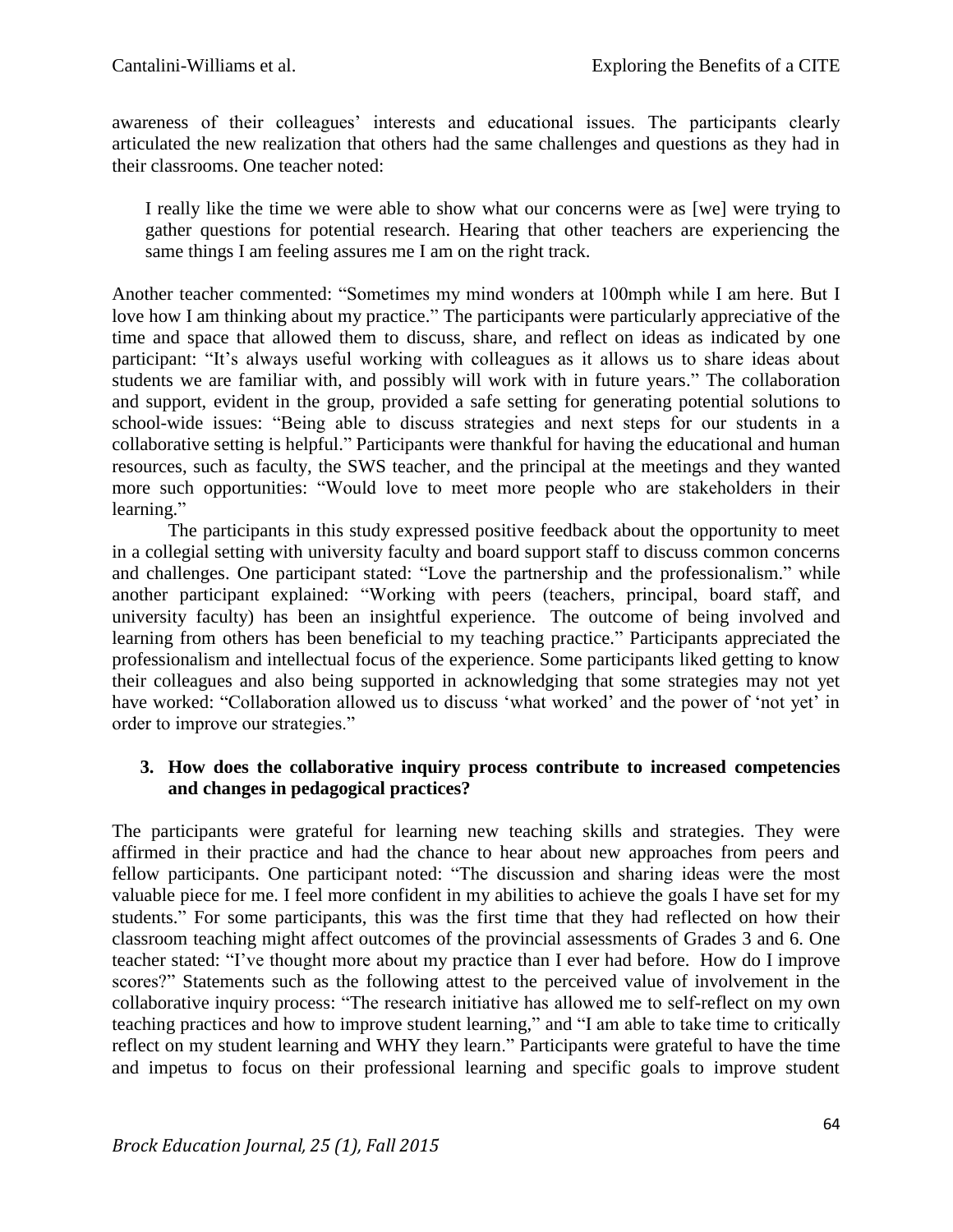achievement. The classroom teachers tried many new strategies generated through group discussions to achieve the goals of the collaborative inquiry process.

## **4. How did the collaborative inquiry initiative enhance student learning and skills?**

The changes in student learning and engagement related to persistence and task completion were demonstrated through teachers' reports on indicators of success outlined in their Research Action Plans. The participants had collected pedagogical documentation and data, such as work samples, student comments, time on task measures, photos, rubrics, and other artifacts. Teachers indicated that there were marked improvements in: students' ability to stay with a challenging task, quality and quantity of writing samples, completion of mathematics questions with supporting evidence, levels of self-regulation, focus during meditation activities, and positive attitudes towards difficult assignments. Some of the teachers' comments included: "Evidence was good...physically seeing the progress of the students," and "Awareness is the key and reflecting on my practice has contributed to making changes to my teaching strategies. I have also noticed my students have gained a greater awareness of the importance of independence, persistence, and grit."

The following examples describe indicators of success as reported by educators in the Research Action Plans according to the two main inquiry focus areas.

#### **Inquiry Focus: Students improve perseverance and grit to complete tasks and increase stamina**

#### **Indicators:**

- Homework completion improved overall;
- Less student reliance on teacher support;
- Greater number of students willing to share work;
- Increased time spent on independent work;
- Quantity and quality increased in choice assignments;
- More task completion in class;
- Increase of work focus from 8 minutes to 20 minutes; and
- Students created their work list every day, which resulted in less unfinished work/homework.

#### **Inquiry Focus: Students demonstrate increased levels of accountability and independence in the learning process**

## **Indicators:**

- More ownership in reviewing work before handing it in;
- Increased pride in the draft process of writing and seeing it as a continuum of learning;
- Begin to use the newly introduced rubric for their other activities in class;
- Started showing initiative by requesting the teacher for conferencing;
- Students acknowledged times when they were stuck verbally using the phrase "My brain is on fire," with a positive attitude;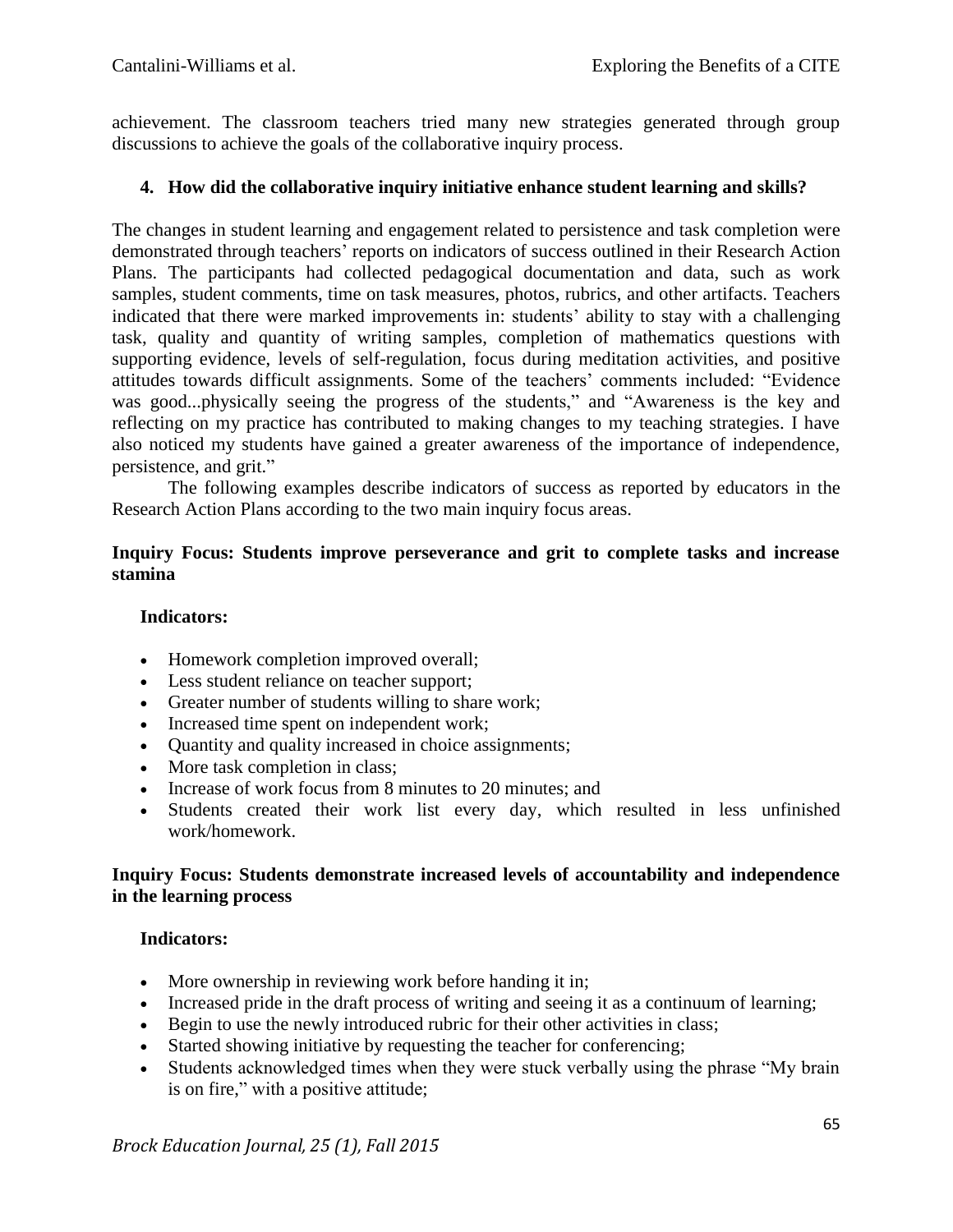- More persevering and engaging in difficult tasks without giving up;
- Demonstrated improvements in writing quality and writing productivity;
- Increased confidence in skills and abilities by striving for higher levels of achievement;
- After "Christian Meditation" sessions, the students showed increased levels of focus and acts of kindness;
- Increased levels of self-regulation and self-direction in task completion; and
- Reported ability to celebrate "not yet" as a means of bumping up their work.

These reports from teachers are clear indicators of improvements in the areas of persistence, focus, confidence, task completion, and self-direction. Overall, the classroom teachers noted increases in positive behaviours and less disruptive behaviours, indicative of students' greater self-esteem as learners. Students embraced the instructional strategies encouraging them to be independent and confident learners. The collaborative inquiry process with a focus on student engagement yielded positive effects on student learning.

#### **5. What are the enablers and challenges to developing collaborative inquiry teams in education?**

There were various enablers and challenges to the CITE model used for collaborative inquiry. The enablers included having resources such as the school principal, SWS teacher, the Literacy/Numeracy resource teacher, and faculty facilitators in the group. On participant noted, "Teachers were supported in their understanding of student learning...in developing a problem. Facilitators helped teachers focus their questions and their strategies". Other enabling conditions were the supply teacher coverage provided and the school-based site location. A teacher stated: "Being able to discuss strategies and next steps for our students in a collaborative setting is helpful." Participants seemed to enjoy the SURE videos as a catalyst for discussion and greatly appreciated the Research Action Plan templates to guide the collaborative inquiry process with ample time for discussion. A participant reported: "We learned how to utilize the skills and strategies developed through the Research Action Plan Cycle and effectively apply this process to our individual classroom focused goals." The use of the D2L site was useful, for most participants: "Finding out about D2L allowed me to think broader and how my classroom research could impact other classrooms within my school and across the Board. D2L allows teachers to share their reflective practices to a wider audience. The potential is limitless."

The challenges reported by participants include the short period of five months (some would have liked a year-long initiative): "Time...not enough time to gather data and share ideas," and "Would have been great to have a 10-month initiative...to gather more data." The need to "let go" of preconceived notions regarding student learning processes and teacher control was articulated as a challenge by one participant: "Overcoming some of my own challenges when identifying and implementing specific strategies to students, i.e.: letting go of some control." Some participants also expressed a desire to learn more about the potential usages of the D2L learning management system for the collaborative inquiry process: "A challenge is finding out more about D2L." This tool was both an enabler and a challenge as not all participants were comfortable with using D2L. Another challenge expressed was that a baseline was not available in some cases to specifically discern changes in student learning or task completion: "Need more depth and base...and that will come."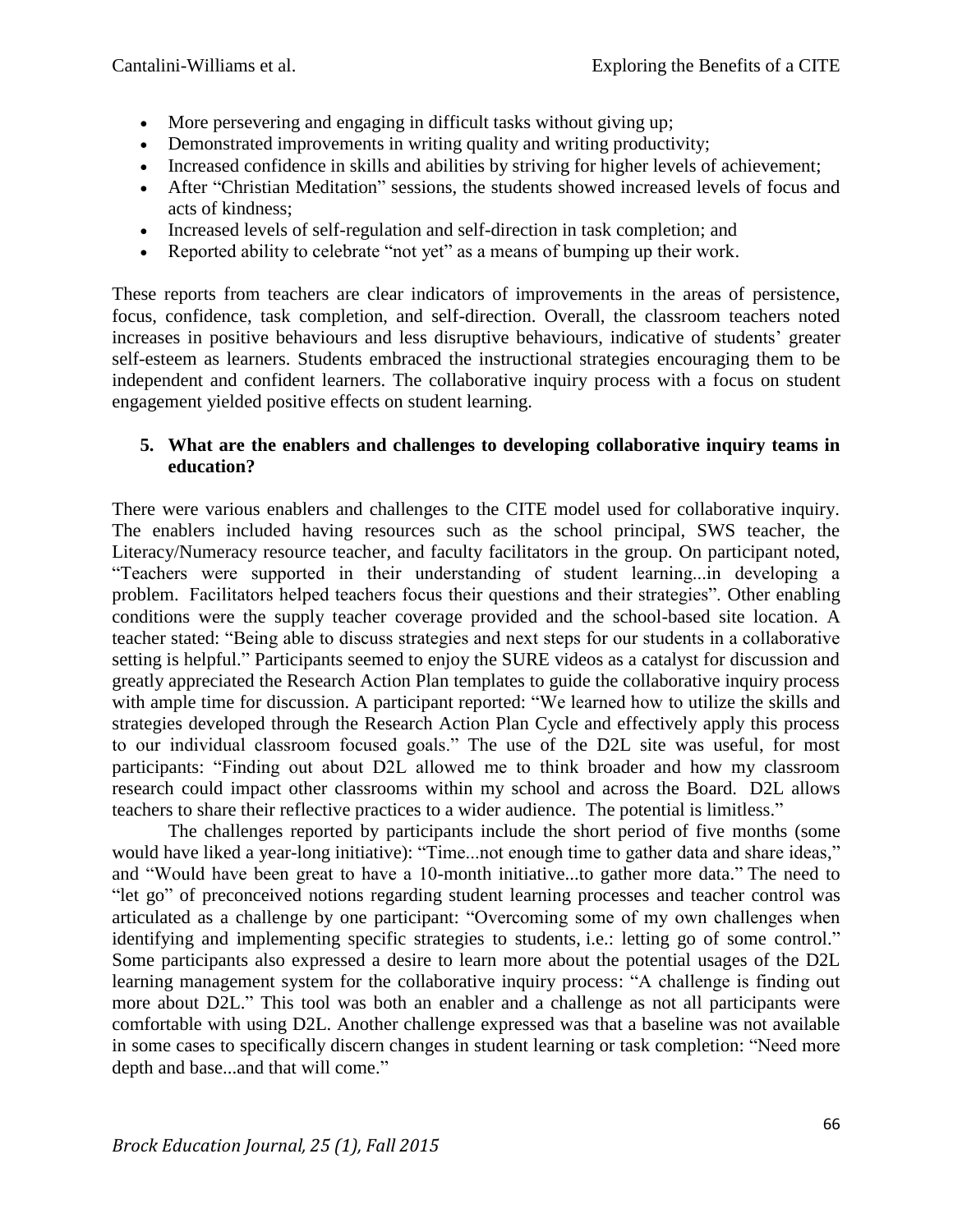Participants identified release time, school board personnel support, structure of CITE sessions and professional facilitation as enablers. Challenges included the limited opportunity for total immersion in the collaborative inquiry process over a five-month period and lack of familiarity with D2L. As expected, more time and better use of the learning management system were noted as potential conditions to further enable the collaborative inquiry and research.

#### **Discussion**

The present collaborative inquiry initiative is an innovative educational research community model because it has demonstrated positive effects for both the participants and the students in their school, utilizing human resources and the technological support of a learning management system. Similarly to Martinovic et al. (2012), the present study affirmed that focused attention, support from researchers and administrators, and structured activities foster teacher research acumen and are appreciated by teachers. The study also showed that collaborative inquiry school-based teams can become a catalyst for educational research, KMb, and student learning (Edelstein, 2015). The following table summarizes the two main themes that emerged from the findings of the present study are *Teachers as Engaged Researchers* and *Students as Engaged Learners* (Table 1)

#### Table 1

| Theme                                  | Subtheme                                                                                                     |
|----------------------------------------|--------------------------------------------------------------------------------------------------------------|
| <b>Teachers as Engaged Researchers</b> | Professional Growth and Resources<br>School Culture of Inquiry<br><b>Enablers for Collaborative Inquiry</b>  |
| <b>Students as Engaged Learners</b>    | <b>Teacher Pedagogical Practices</b><br>Classroom Culture of Inquiry<br><b>Enablers for Student Learning</b> |

*Teachers as Engaged Researchers* and *Students as Engaged Learners*

The first main theme "Teachers as Engaged Researchers" included the subthemes of professional growth and resources, school culture of inquiry, and enablers for collaborative inquiry. The concept of "teachers as engaged researchers" was evident throughout the participants' comments affirming their professional growth through the CITE initiative. Participants were initially wondering about the focus of the study, but quickly embraced the excitement of documenting their own learning and that of their students. The school culture became one of inquiry, questioning, and reflection as noted in the study by Kyei-Blankson (2014). As was found by Cooper (2011), the KMb efforts that included teachers and researchers in the same sessions created a culture of inquiry, not only in the CITE initiative but also throughout participants'

*Brock Education Journal, 25 (1), Fall 2015*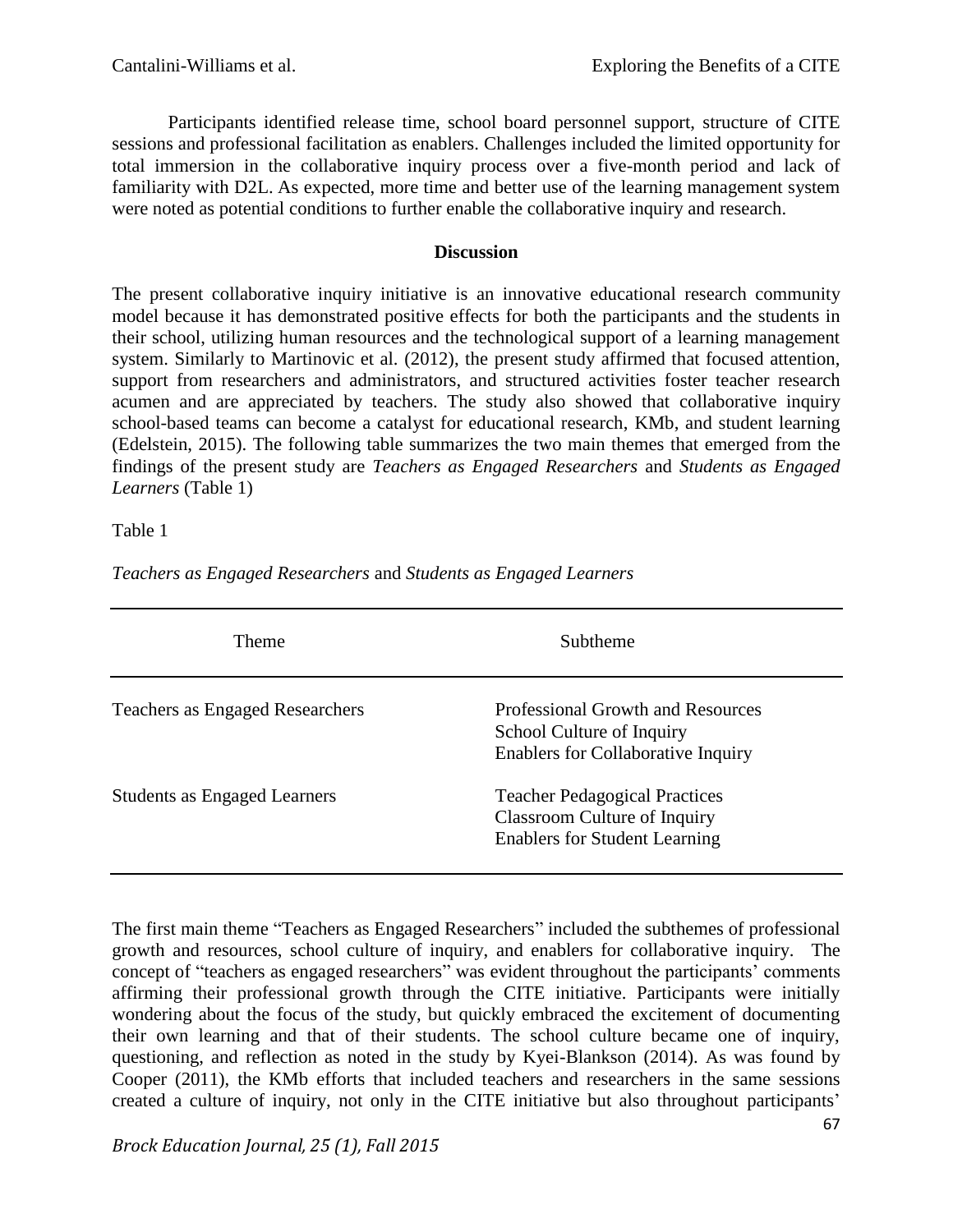classrooms and the school. An interesting finding was that the use of the D2L learning management system site was deemed as both an enabler and a challenge. It was useful to have all the materials posted on one site and to have a forum for discussion, but using this strategy without training presented challenges. Perhaps the use of an online platform for collaborative inquiry, as also suggested by Cooper (2014), is an area for future study. Other enabling conditions were the professional nature of the sessions, with the provision of agendas, minutes, presentations, and templates for structured activities. There was also ample time for discussion and questioning in a stimulating setting with collegial support. The SURE videos, addressing a variety of topics related to educational research, were of interest to the participants, especially because the videos included familiar school board staff and local schools. The videos stimulated discussion and affirmed participants' perspectives on the importance of collaborative inquiry in the process of building common understandings across educational settings. The trust and empathy that is needed for a successful collaborative inquiry were formed through the communication, commitment, and continuity of the research team (Ponte, et al., 2004). The fact that the university faculty members had previously been members of the school board may have nurtured a sense of trust in the group and facilitated the mobilization of knowledge from theory to practice.

The second theme, "Students as Engaged Learners," emerged as CITE participants became more aware of pedagogical issues in their learning environment and learned how to seek solutions for student challenges. The participants increased their familiarity with the research process and collaborative inquiry teams. Focusing on the development of teacher as researcher identities and questions of inquiry related to student engagement and learning, participants created a culture of inquiry in their classrooms. Teachers reported that students wanted to know more about their teachers' research and the teachers strived to complete exemplary work since it was being examined as pedagogical documentation. Students became excited about the research and the teachers' use of such strategies as writing guidelines, timed tasks, and meditation to promote persistence, resilience, task completion, and community building. The teacher participants reported that students were able to sustain greater attention to tasks and were more independent and resourceful during their self-directed work periods. The results of the present collaborative inquiry were encouraging, and there is the possibility that students might also become researchers in exploring their areas or questions of inquiry.

The findings of this study showed that the CITE model of collaborative inquiry—a research partnership between teachers, school board administrators, and university faculty facilitators—is an effective vehicle for addressing school improvement plans and increased student learning. Such collaborative inquiry promotes knowledge creation and mobilization, ultimately enhancing student engagement and learning.

The following three simple formulas reflect the main themes identified:

| <b>Teachers</b>            | $+$ | <b>Collaborative Inquiry</b>  | $=$ | <b>Teacher Researchers</b> |
|----------------------------|-----|-------------------------------|-----|----------------------------|
| <b>Teacher Researchers</b> | $+$ | <b>Knowledge Mobilization</b> | $=$ | <b>Student Engagement</b>  |
| <b>Student Engagement</b>  | $+$ | $Evidence-based Strategies =$ |     | <b>Student Learning</b>    |

There are various factors in the CITE initiative that could be considered as limitations to this study. The participants volunteered to be involved in this collaborative inquiry, which may have contributed to the positive attitudes towards research. Additionally, the presence of the principal may have been deemed to keep teachers engaged in the process and affect the outcome of the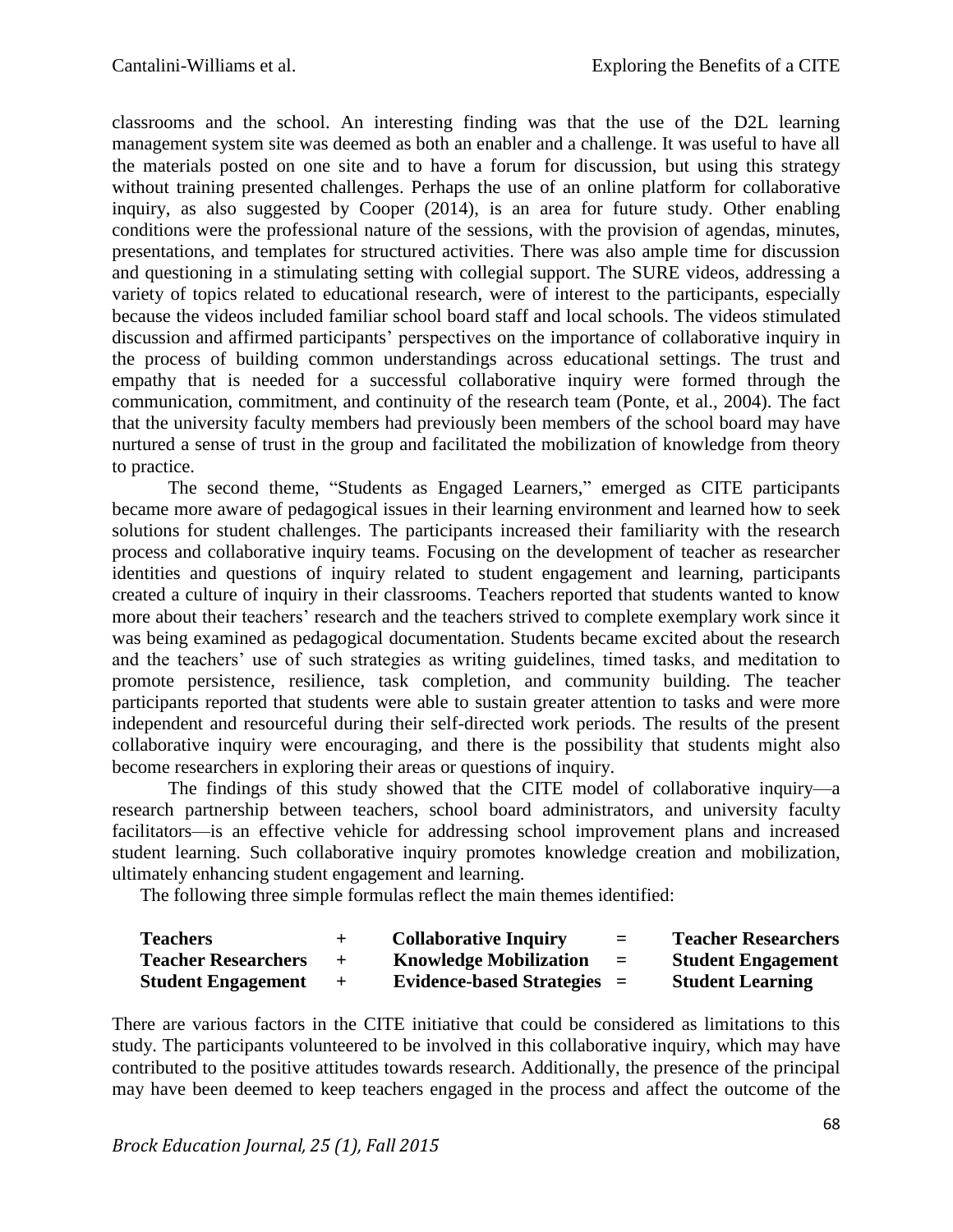collaborative inquiry as teachers may have verbally stated what they may have perceived the principal would find appropriate (written comments were confidential). It is well documented that principals play a pivotal role in school based collaborative inquiry processes (Fullan & Langworthy, 2014). It would be interesting to replicate this study with teachers and principals of differing schools and over a longer period to allow for the inquiry cycle to be completed over one school year.

## **Conclusion**

From the present study, it is evident that there are many positive results and outcomes to the collaborative inquiry initiative, formed in a partnership between a school board and university faculty members. The positive effects include teachers' increased familiarity with research and pedagogical practices to enhance student engagement in learning. It can be deduced that the collaborative inquiry process was also an excellent vehicle to utilize KMb resources such as the SURE videos to address the challenges to teachers' utilisation of educational research as outlined by Martinovic et al. (2012). The use of videos, structured sessions, faculty and technological support, and a school improvement focus created the compelling purpose of CITE and ensured its sustainability over five months and into the future. Participants expressed ongoing appreciation for the learning experience stating that "it brought to life the school improvement plan" and created a "culture of responsive teaching." The CITE sessions were facilitated through a board budget, in collaboration with the SWS teacher and the school principal. Perhaps, with limited resources, these sessions could be supported by *planning time* periods renamed as *research time* periods, with focused usage of at least one monthly period of this research time devoted to a collaborative inquiry initiative. It was affirming to note that participants embraced the opportunity to learn from the SURE videos, complete the components of the Research Action Plan, experiment with the D2L learning management platform, present their preliminary findings at a related conference, and embark on a writing project. Collectively and collaboratively, this CITE initiative named, framed, and proclaimed authentic and applied educational research, utilizing KMb strategies and resulting in enhanced teacher and student engagement and learning.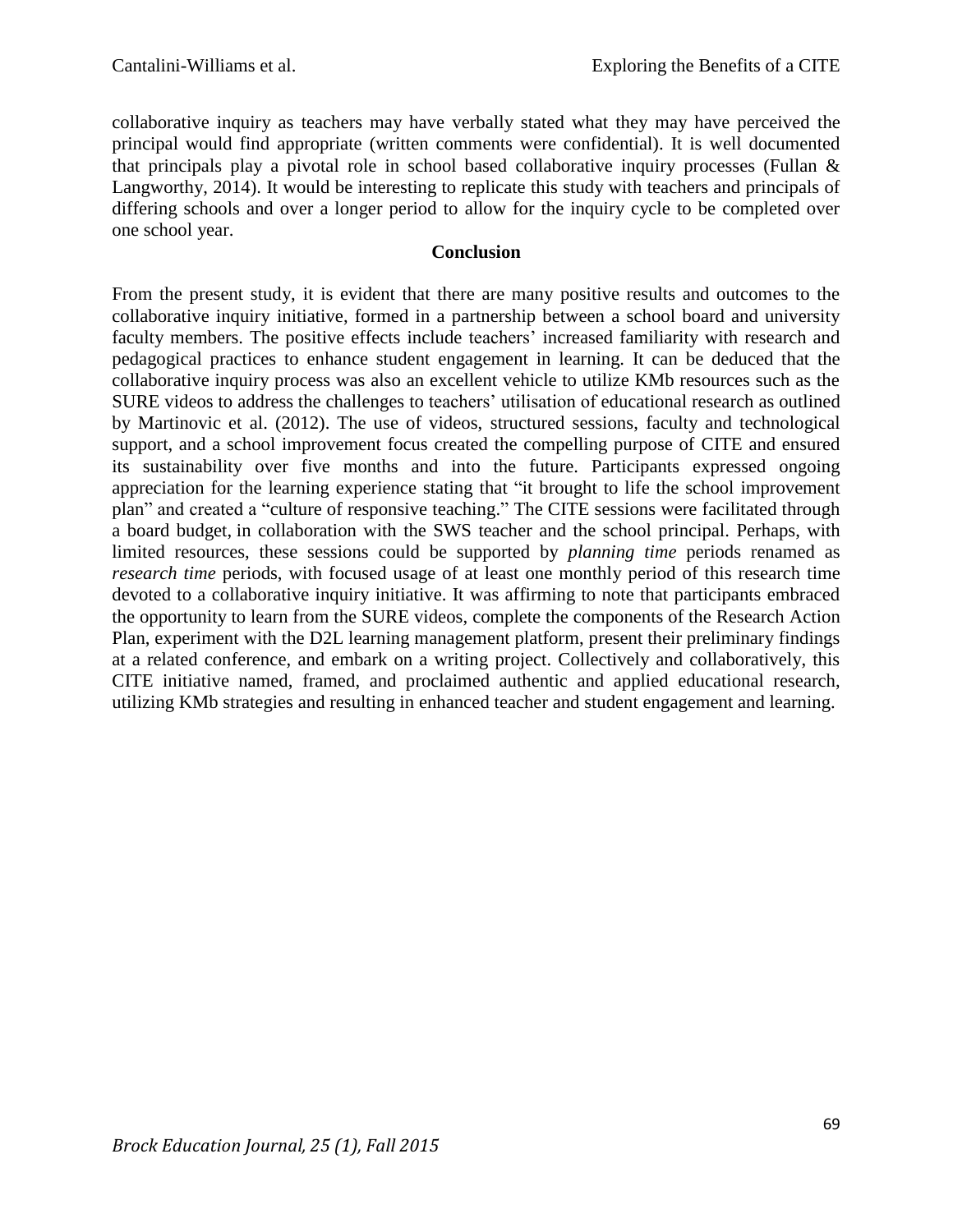# **Acknowledgements**

Thanks are extended to Asha Mistry and Jessica Perron, students at the Nipissing University, Schulich School of Education, for their assistance. The Waterloo Catholic District School Board provided invaluable support to the CITE Initiative. Many thanks are extended to all CITE participants for their enthusiastic involvement.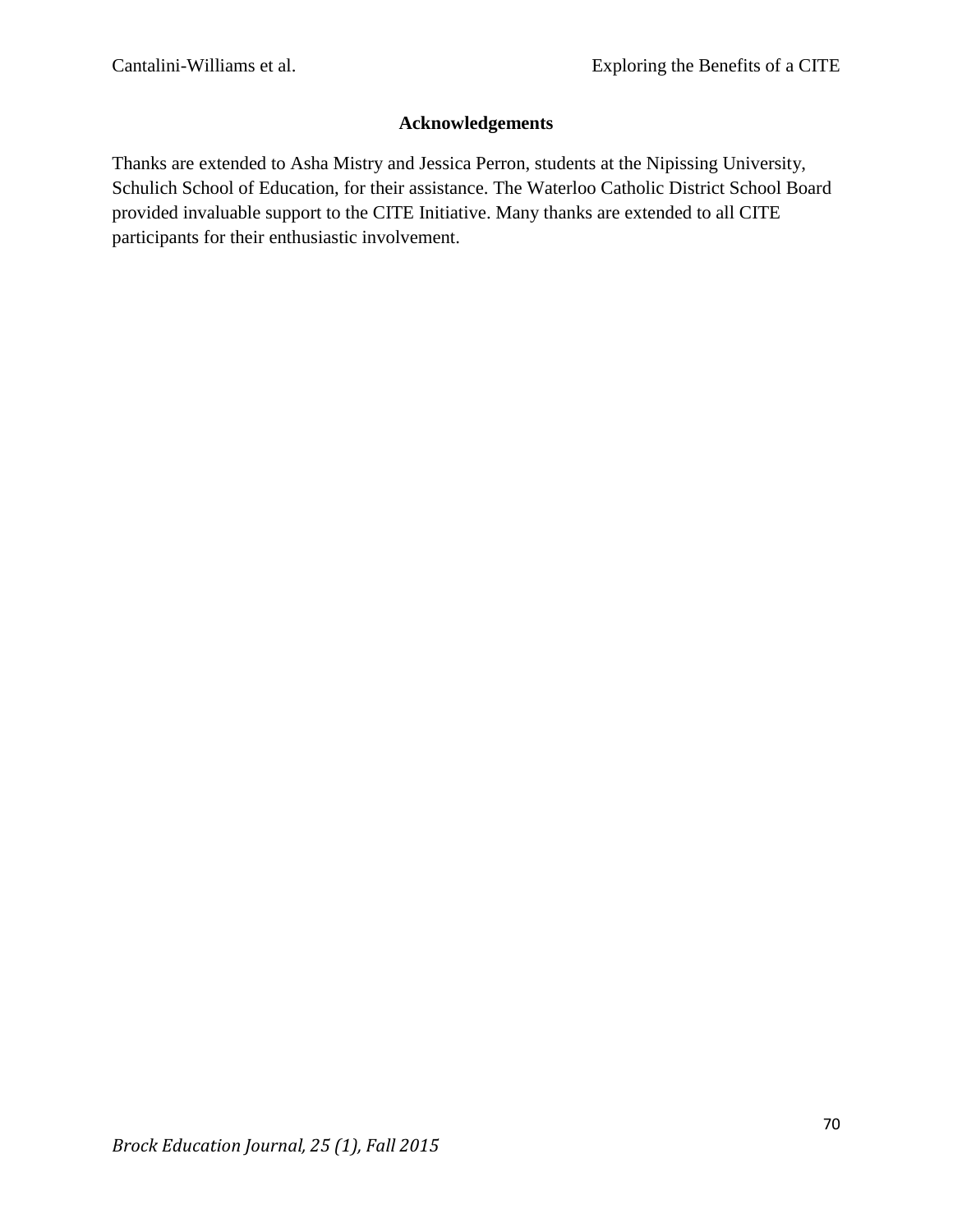#### **References**

- Blakemore, H. (2012). Emergent teacher-researchers: A reflection on the challenges faced when conducting research in the English classroom. *English Teaching: Practice & Critique*, *11*(2), 59-69.
- Charmaz, K. (2006). *Constructing grounded theory: A practical guide through qualitative analysis*. Thousand Oaks, CA: SAGE Publications.
- Cooper, A. (2011). *Knowledge mobilization intermediaries in education across Canada* Unpublished Doctoral Dissertation. University of Toronto, Toronto, Ontario.
- Cooper, A. (2014). The use of online strategies and social media for research dissemination in education. *Education Policy Analysis Archives*, *22*(88/89), 2-27
- Creswell, J. W. (2009). Research design: Qualitative, quantitative, and mixed methods approaches. Los Angeles, CA: Sage.
- Fullan, M., & Langworthy, A. (2014). Rich seam: How new pedagogies find deep learning. London: Pearson
- Gabriel, M., Doiron, R., Baldacchino, A., McKenna, J., & O'Keefe, A. R. (2012). *Play in early learning programs: Beliefs, practices, and professional development.* Final Research Project prepared for Early Childhood Development Association. Charlottetown, PEI.
- Gore, J. M., & Gitlin, A. D. (2004). [Re]Visioning the academic-teacher divide: Power and knowledge in the educational community. *Teachers & Teaching, 10*(1), 35-58.
- Grierson, A., Tessaro, M. L., Grant, C., Cantalini-Williams, M., Denton, R., Quigg, K., & Bumstead, J. (2012). The bricks and mortar of our foundation for faculty development: Book study within a self-study professional learning community. *Studying Teacher Education, 8*(1), 87–104.
- Guest, G., MacQueen, K., & Namey, E. E. (2012). *Applied thematic analysis*. Thousand Oaks, CA: Sage.
- Hannay, L., Wideman, R., &Seller, W. (2010). *Professional learning to reshape teaching*. Toronto, ON: Elementary Teachers Federation of Ontario.
- Hine, G. C., & Lavery, S. D. (2014). Action research: Informing professional practice within schools. *Issues in Educational Research*, *24*(2), 162-173.
- Kane, R. G., & Chimwayange, C. (2014). Teacher action research and student voice: Making sense of learning in secondary school. *Action Researc*h, *12*(1), 52-77.
- Kitchen, J., Ciuffetelli Parker, D., & Gallagher, T. (2008). Authentic conversation as faculty development: Establishing a self-study group in a faculty of education. *Studying Teacher Education, 4*(2), 157–171.
- Kuntz, A. M., Presnall, M. M., Priola, M., Tilford, A., & Ward, R. (2013). Creative pedagogies and collaboration: An action research initiative. *Educational Action Research, 21*(1), 42- 58.